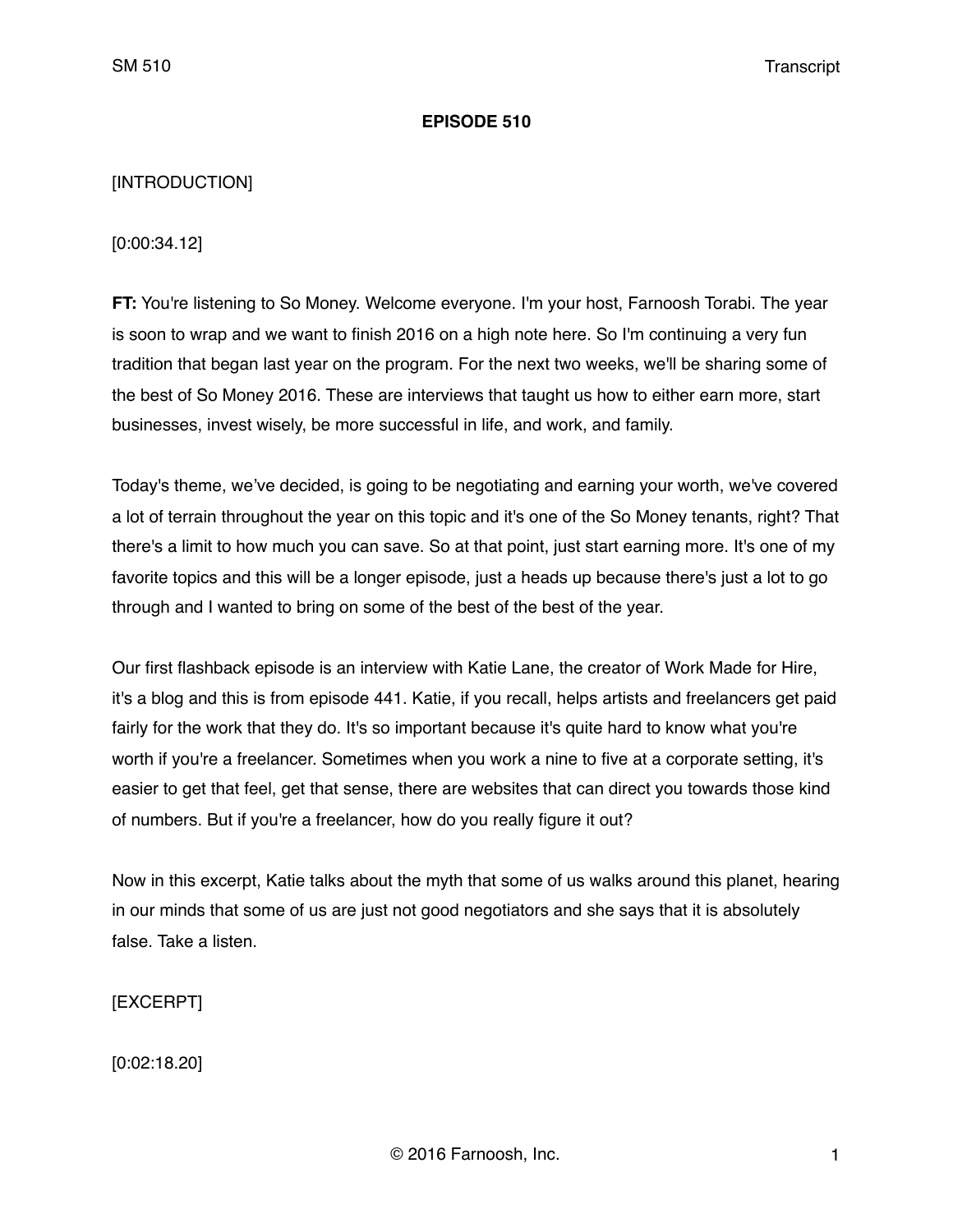**FT:** Lately I have been obsessed with this theme of getting what you want through negotiation, it's one of my financial philosophies that you don't get what you deserve in life, you get what you negotiate.

[0:02:28.13]

**KL:** Exactly, get what you ask for.

[0:02:30.12]

**FT:** You get what you ask for. I think this is an important life skill that we should teach all children. It is something that can manifest itself in not only your financial life but your career, your relationships, if you plan on dominating the world through politics, whatever, it is universal this skill.

[0:02:49.9]

**KL:** Absolutely. Yeah absolutely. I have people who tell me, "I never negotiate so I don't know how to do it." I'm like, "Are you kidding me?"

[0:02:55.09]

**FT:** Why do you think? Let's start there.

[0:02:57.16]

**KL:** Do you have friends? Do you have a partner or have you ever tried to go out to dinner with more than two people and decide on a restaurant? Because if you have, you negotiate.

[0:03:09.10]

**FT:** You're good at it, right. Give yourself more credit, exactly.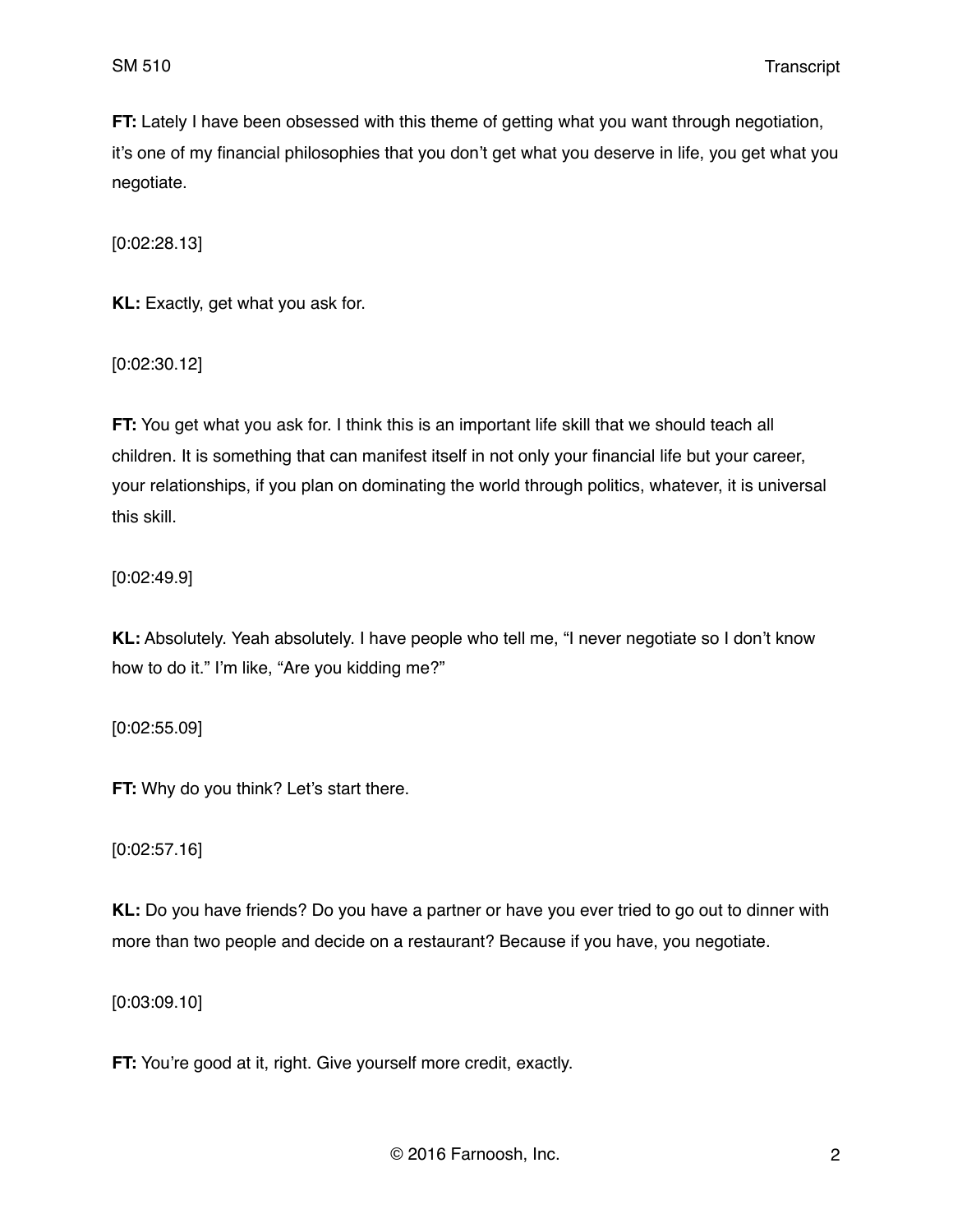[0:03:12.02]

**KL:** You have skills, you just don't realize you can apply those skills to the bigger negotiations or the negotiations that you're identifying as intimidating.

[0:03:21.20]

**FT:** Ultimately, negotiating, I think in a lot of people it is an emotional concept. This idea of, "Oh, negotiating, it's stressful. There's going to be a winner and a loser and you don't want to be the loser."

[0:03:35:15]

**KL:** Right, you really have to protect yourself.

[0:03:38.09]

**FT:** Yes. So, let's start there because I think there's an emotional barrier to get over. We are obviously negotiating all the time, we don't give ourselves enough credit for it. Why are we so adverse and so anti-negotiation?

[0:03:50.26]

**KL:** I think part of it is that win/lose idea, which is part of the reason why the phrase "win/win" has become so popular. We want to build relationships with people, right? We're not interested in going in and destroying relationships with conversations. We're also really scared of what we can lose by asking for more. So, we tend to avoid those conversations as much as possible. But, as we said in the beginning, you can't get things that you don't ask for. You are negotiating relationships and interactions all the time. So there has to be a balance.

One of the things I try to remind people of is, you have a lot of skills and you're using a lot of skills that are going to help you with negotiation right now. You don't have to start off doing the thing that's scariest for you, but you do have to be more intentional about trying negotiations,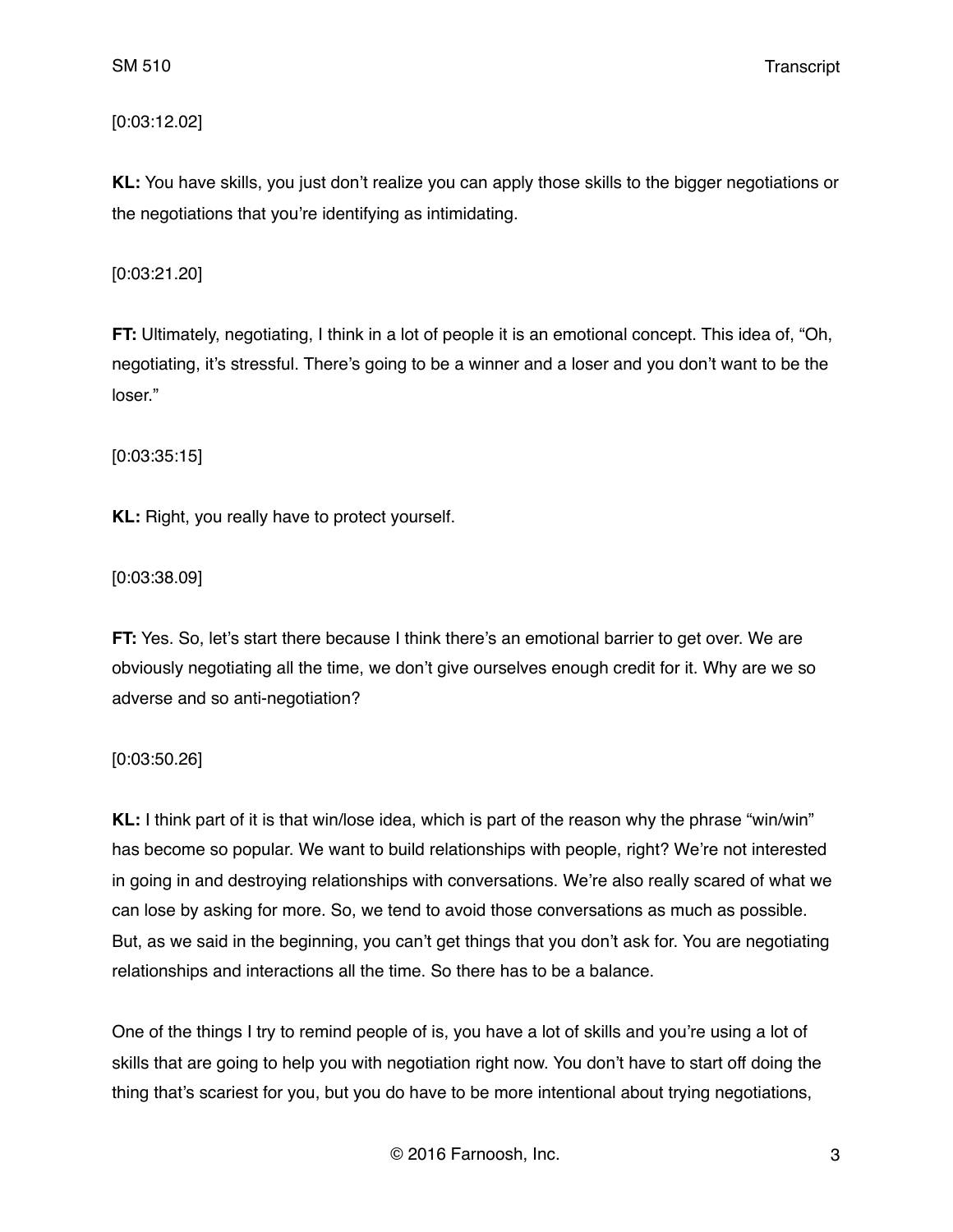about identifying something and saying, "All right, that makes me uncomfortable but I think I can tackle it. So I'm going to take these skills that I have learned and I know I can use well and I'm going to apply it to this negotiation and I'm going to see what I learned and then take that and apply it to the next thing that makes me a little bit uncomfortable." Eventually, you'll find, you're doing stuff that a couple of months ago, you would have never dreamed of tackling, just because you've taught yourself that you can manage it.

## [0:05:17.24]

**FT:** You work with comic book creators, authors, game designers, musicians, freelancers, not people necessarily working in a structured nine to five environment. What do you find are different themes, different issues, different problems, negotiation setbacks that people in the creative space have that you find yourself constantly helping people with?

## [0:05:41.24]

**KL:** I think the thing that's obvious, you get to negotiate your rates. Unlike having a salary where you know you're going to get a certain amount of money every month, every time you engage in a new project, you're in the position of having to negotiate over money. One of the benefits of that is that you get more used to the idea of negotiating over money. But a lot of times when you're working for yourself in a creative field or otherwise, if you don't have enough information about the value you're providing to the other person and what other people are charging, you can really undervalue what you're offering and end up not asking for enough money.

When I say, "not understanding the value that you're offering", people will tell me, "Oh I totally understand that I'm good and the product that I provide is really good." That's not quite it; it's understanding how the other person is perceiving your work. How are they going to use it? What it's going to help them do that they can't do right now? And learning how to see the value to the other person and use that when you're pricing your work.

I think the other thing that creative people can have a hard time with is understanding that one, they are small business owners when they're working for themselves, and two, that means that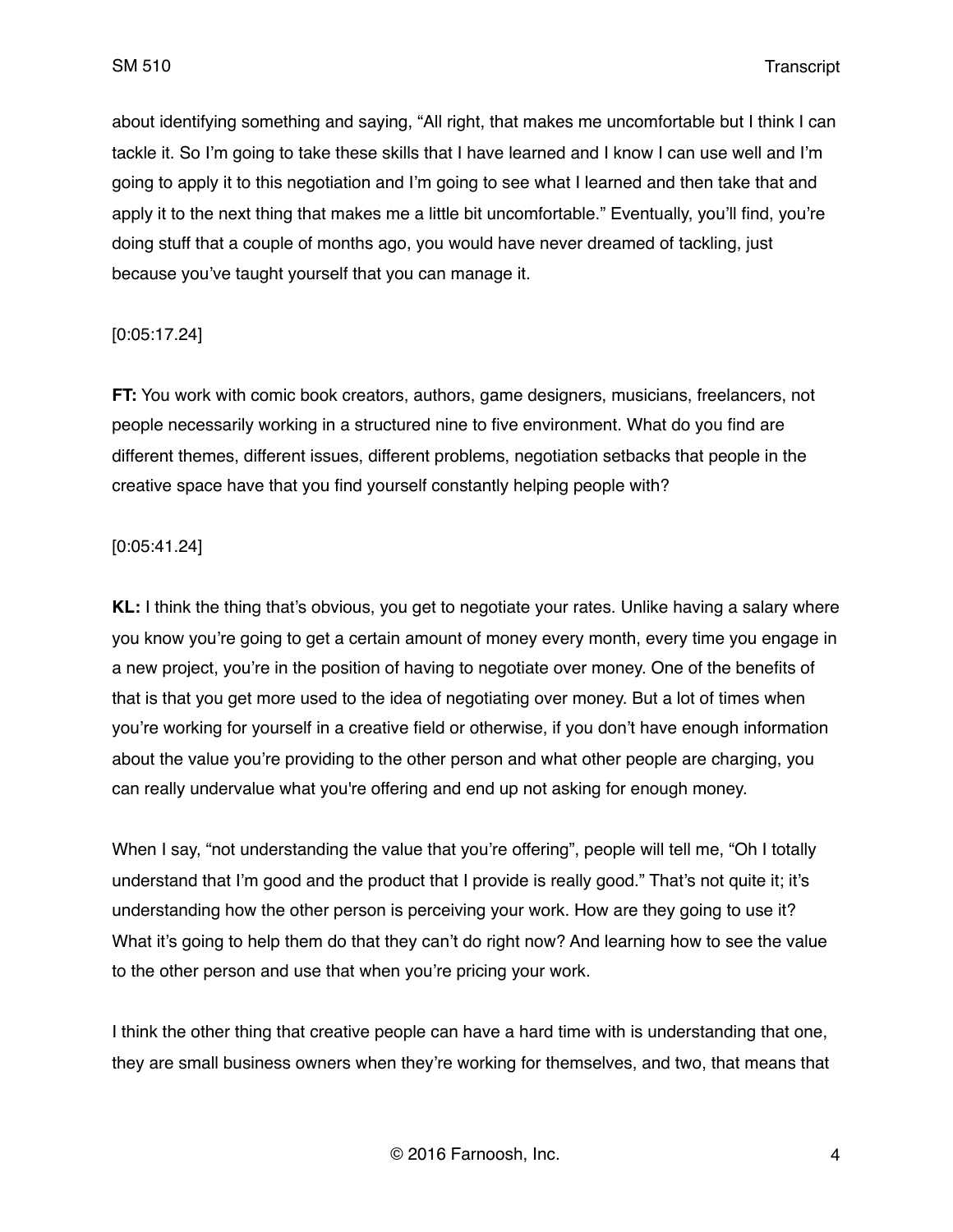they're the expert when it comes to understanding how to do what they do. So one of the most important things that they can do to benefit their client relationship is to educate the client.

Not to give in to demands that they know will hurt the work or hurt the process, but to educate the client as to what the process is and then once that education has been provided, to work with the client, to understand the interest behind the client's demand and see if there's another way of addressing that or if there is something that the client needs to see that will help calm that fear.

# [END OF EXCERPT]

[0:07:41.18]

**FT:** I've got to agree with Katie, she is absolutely right. If you ever had doubts about your ability to negotiate, remember that you have done it before, right? You might not think of it as a negotiation but when you are arguing with your spouse or even just making dinner plans with friends, you're exercising these muscles all the time with friends, loved ones, neighbors, colleagues.

Now chiming in with her own advice on how we can be more confident when it comes to asking for more is an old guest of the show, Alexandra Dickinson, founder and CEO of Ask For It. Ask For It is a new boutique consulting firm that helps employees earn their worth and also educates companies and workers on ways they can close the gender gap, and in this excerpt, Alexandra talks about how she coaches workers to build up their confidence when discussing money with their employers because it can get a little — well, we can get nervous.

## [EXERPT]

## [0:08:39.06]

**FT:** So that confidence factor that you talk about, is that something that you coach people on and how do you get over that? I feel that, especially when you're young and you have that job, you're just happy to be there. Because you know how competitive the, maybe not so much now,

© 2016 Farnoosh, Inc. 5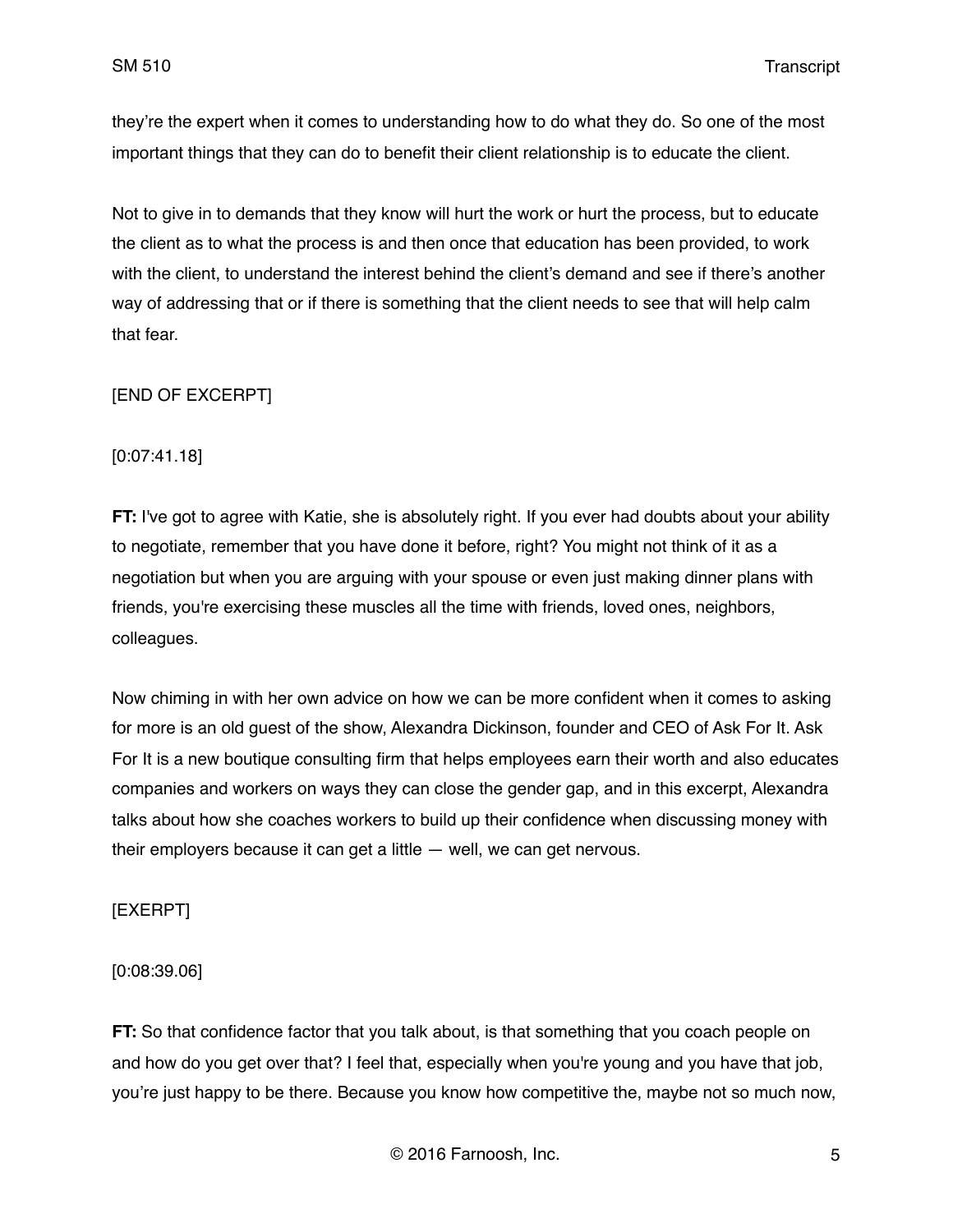but if you got out of the school five, six years ago, it was a whole different economy. Getting that first job could have taken a year. So were you really going to then ask for more money? It may have felt inappropriate, even though it was deserved. So how do you coach people on rebuilding or building confidence?

[0:09:15.28]

**AD:** Absolutely, yeah. It's so important, because if you don't believe it first, no one else is going to believe it. So if you're going in there sweating bullets, thinking like, "Oh my gosh, is this a good idea? Maybe I shouldn't be doing this," for whatever reason, the context or your own personal comfort, if you don't buy it, they're not going to buy it. So the first thing I work with people on is the mindset.

First of all, we think of negotiation as, "I'm going to win, you're going to lose. There's a fixed number of pieces in the pie and I want all the pieces and I'm not giving you any," right? So that opponent mentality gets you ever time. If you can approach it with a creative problem solving mindset of, I have some priorities and you have some priorities. I may not know what yours are, I may not know what your most important thing is, it might not be the last dollar for you.

It might be, you really want, you're getting a new job and they want someone to start next week and you were hoping to take the summer off after you graduated. Well, they really want someone to start next week, maybe they're willing to throw you a bone for that? So the thing that most people forget to do is think about the other person. We're all so busy focusing on ourselves and we're all so busy thinking, "What do I want, what do I deserve?" Well that's great but you know what? The person that you're talking with is also thinking the same thing.

So if you actually put the work in and the time in to ask questions that are strategic to try to give you a sense of what their priorities are, that's the way that you can make your request that's going to be easy for them to say yes to. Make it something that's going to appeal to them. So that goes a long way towards the confidence factor of, it's not just, "Okay, am I going to bluff? What am I going to say? What are the magic words?" Never bluff. First of all, never bluff. It's not about magic words, it's about having a thoughtful conversation, understanding where your counterpart comes from and then fitting what you want in with what they want.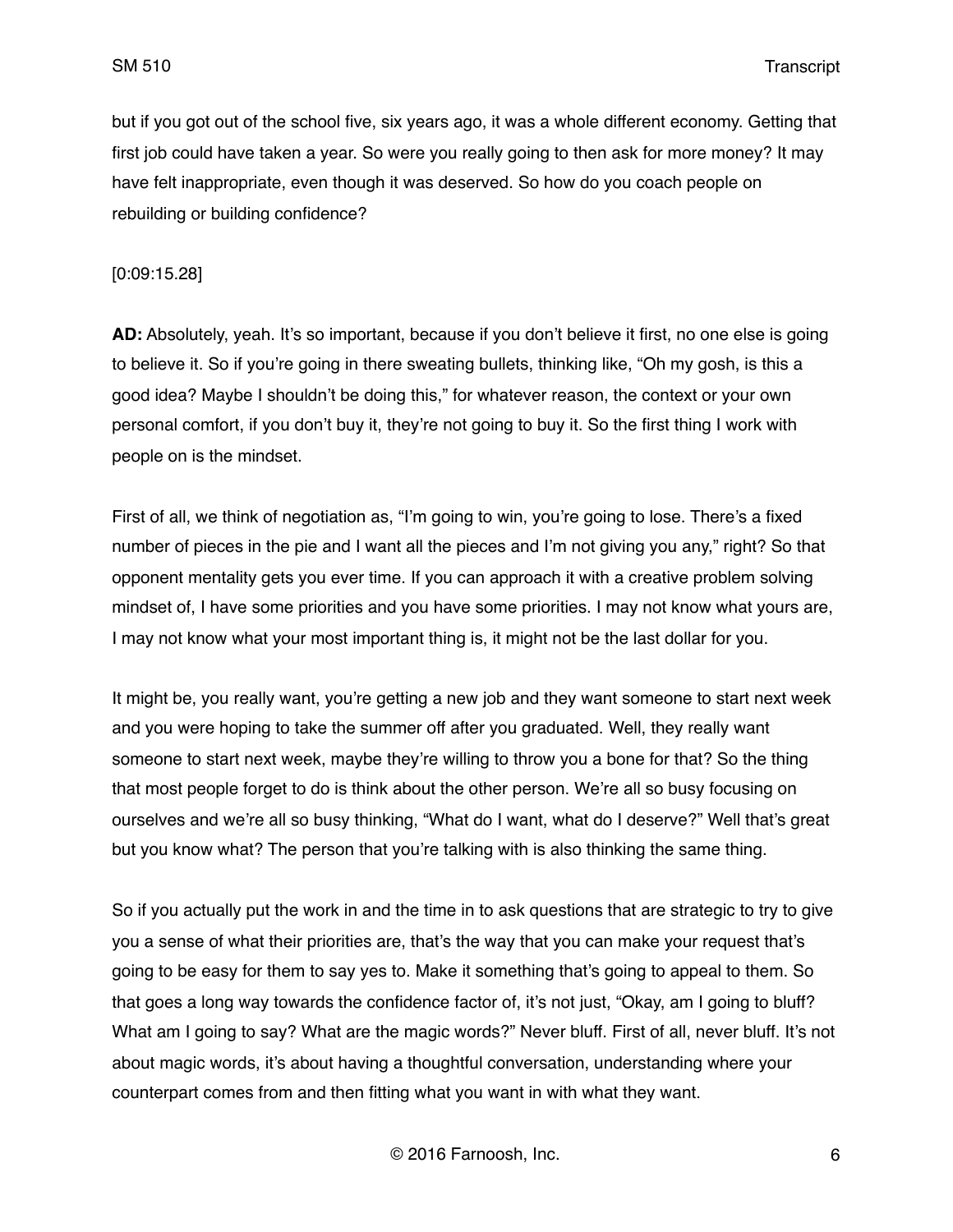# [END OF EXERPT]

## [0:11:08.29]

**FT:** Now what about the differences between men and women when it comes to negotiating? Daniel Shapiro joined our show back on EP 432. He's the author of the book, *Negotiating the Non-Negotiable*, and here in this excerpt, we go into a deep discussion about negotiation and gender and why studies say women can be more afraid to ask for what they want. So we talk about this and what can we do about it?

[EXERPT]

[0:11:35.00]

**FT:** There's even been some academic studies out of Harvard that look at the gender differences in negotiating at work. Does your work also mirror that or find truth in that that usually as a woman, there is a different strategy that works best because of your gender and also for men?

## [0:11:56.11]

**DS:** I mean, there's very compelling research out there and quite, what's the word? Not disappointing but…

[0:12:05.06]

**FT:** Sobering.

[0:12:06.15]

**DS:** Sobering, that's the word I was looking for. It is absolutely sobering research that shows substantial differences over time in the salaries of men versus women and it often goes right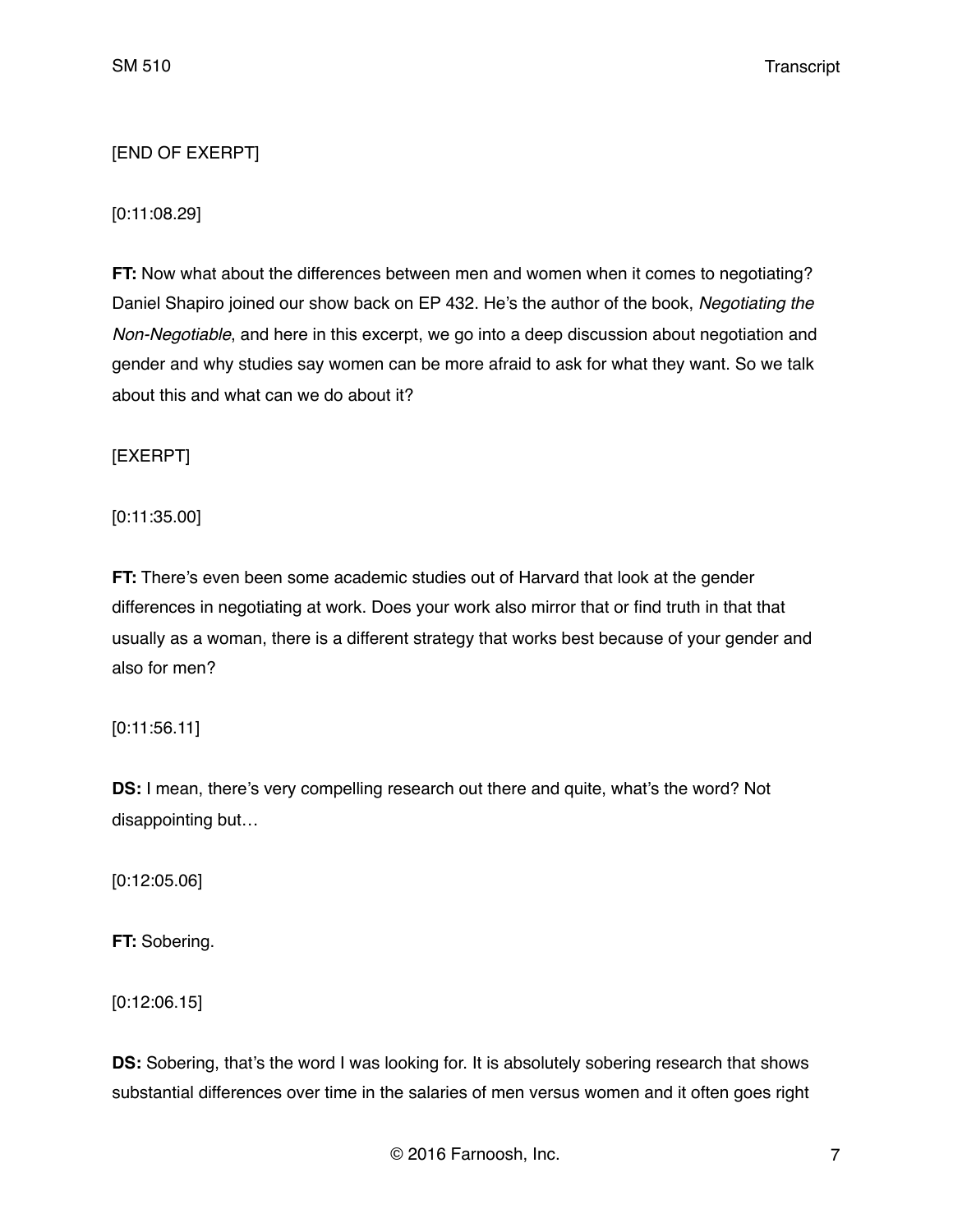back to those first salary negotiations when the man tends to ask for more, push a little bit harder, be a little bit more assertive. The woman perhaps more interested in building a good relationship doesn't ask at the beginning and then over the course of time it's some three fourths of a million dollars by the end of a person's career difference.

So I think, stereotyping the skill set of men and women, if the man's more assertive and the woman has a better ability to navigate the relationship on who is right? I would argue, they're both right. I want the male or female negotiator to build that good relationship and to be assertive, no matter your gender. So if the woman walks in and is somewhat fearful about asking for a bit more in terms of the initial salary or a salary or a promotion. My sense: practice.

Sit with a friend the day before that interview or that conversation, practice with a friend, have your friend be the boss and have the boss maybe even be a little jerky. Like, "No, we can't do the raise." What are you going to say? How are you going to continue to assert to make sure that your interest get met, and of course that the boss's interests gets mad as well?

## [0:13:35.19]

**FT:** In the Business Insider piece, you actually recommend that you as the person seeking the raise, play the role of boss, of manager, because perhaps that's what ultimately is going to give you the sense of empathy. And how important is empathy when it comes to negotiation?

#### [0:13:50.21]

**DS:** This is the single most powerful thing I think I do when working with CEO's, with heads of state, with distressed families, is to literally have them sit in another seat and pretend to be the other person with whom they're negotiating or negotiating against. Because once I understand the mindset of that other person, empathically really feel what they're feeling, I am much more able to influence them because I know where they're coming from. I understand where their mind is at. Now I can change it.

I think empathy, to your point, is essential and the way I see it, it boils down to one single concept: appreciation. We all want to feel appreciated. You said it at the beginning of our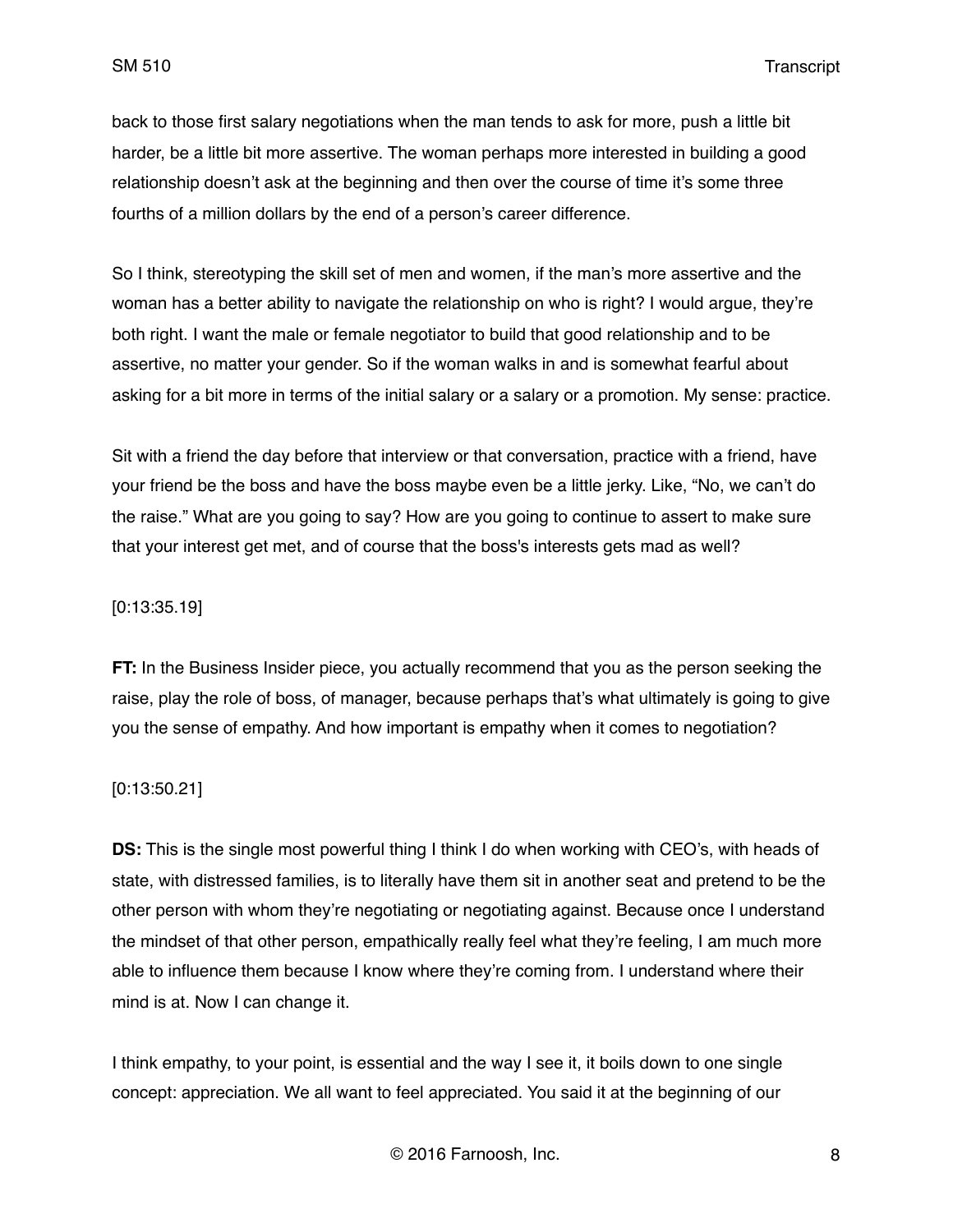conversation, we want to feel heard and understood. We all want to feel that. The problem I think, whether it's at work or at home with one's spouse, is that each of us in a conflict desperately wants to feel appreciated by the other person but neither of us wants to do it.

"I'm not going to appreciate you until you appreciate me." You say the same thing, we're now in a stalemate. But that offers you the opportunity because if only you, one person in that relationship works to appreciate the other side, they now feel heard and they're more likely to put down their window and listen to you.

## [END OF EXCERPT]

[0:15:18.14]

**FT:** Our final highlight on this topic, negotiation and earning what you're worth comes from the CEO of GOOP. It's the weekly lifestyle publication launched and curated by Gwyneth Paltrow and her team. Now prior to arriving at GOOP, Lisa was President and CEO of Martha Stewart Living Omnimedia. She also co-founded Oxygen Media, as both the president and COO. She and her team ultimately sold Oxygen to NBC for about a billion dollars.

So, as someone who has managed a few people in her day, what does she like to hear when being approached for a raise by one of her employees?

[EXCERPT]

[0:15:27.26]

**FT:** Any advice for women as they're looking to, as you said, get paid for what they're worth and to make sure that they're compensated well?

[0:16:08.19]

**LG:** Women are notoriously bad at asking for raises. So one of the things that I do when I'm doing a review with someone or looking at their position in the company is I try to say, "Okay,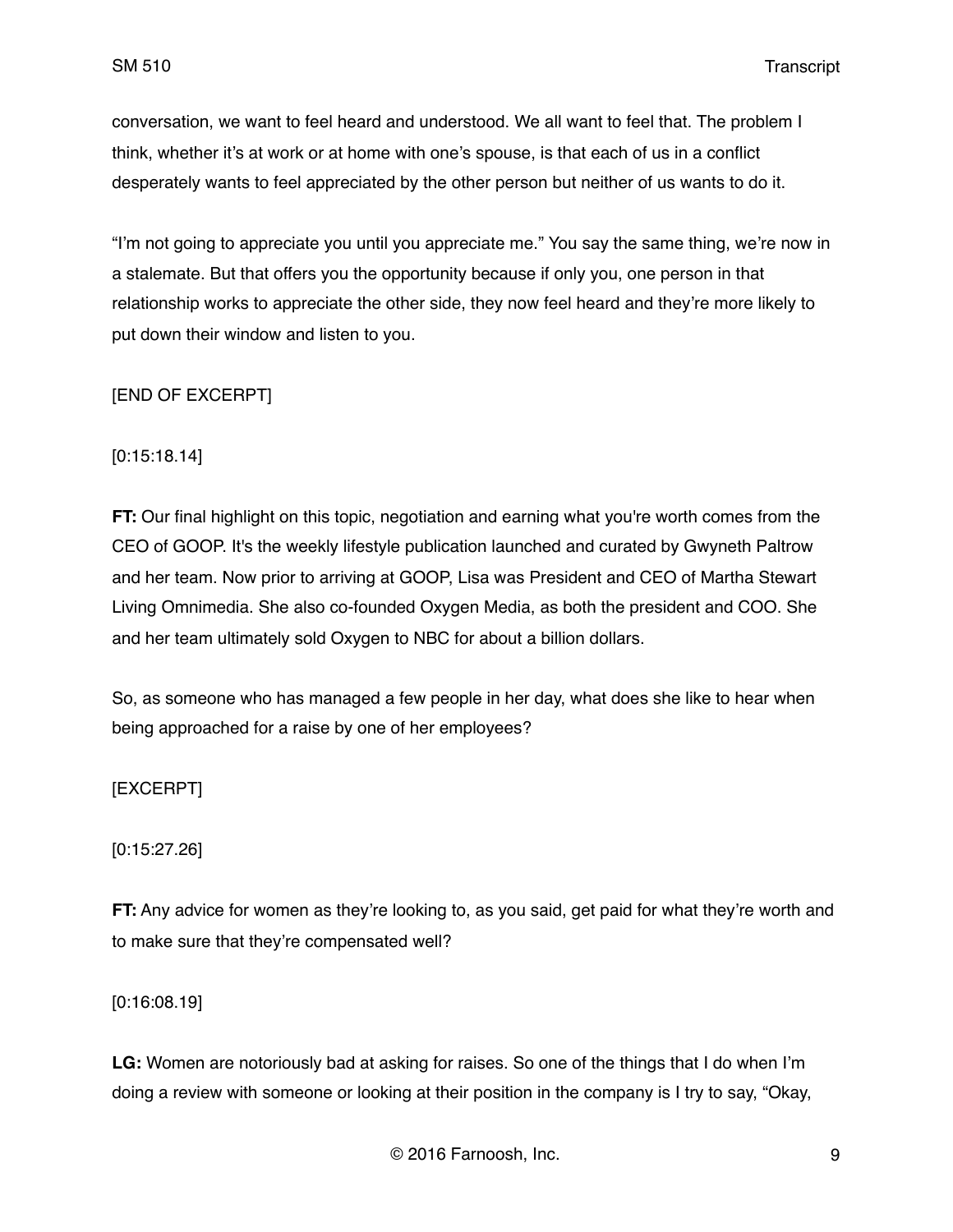now ask me for a raise." Because sometimes they will come to them and say, "I want more responsibility, I want a shot," and they won't actually ask me for a raise. And it's like, "Wow, you need to ask me for a raise."

I don't always give them the raise but I want to be asked, and I want to teach people to ask for a raise. So I think it's really important that you stick up for yourself. I also think it's really important that everyone understands that it is actually a negotiation and it is not personal. I think that's a really important thing for people to learn.

## [0:16:48.21]

**FT:** And so from your perspective, what is the right way to ask for a raise? If someone is coming to you for a promotion, more money, what do you need to hear? What do you need to see? How does the meeting have to go?

## [0:17:03.05]

**LG:** So I love when someone comes and tells me what they have accomplished. "Here's what I've accomplished for you and here's what I've done for the company. I'm really proud of all the things that I have done." And then generally, I say, "Well what do you want to do next?" And then they say, "Here are the five new things I want to take on. Here is why I think I'm capable of doing it, and here's what I think the compensation for that position is." And I want them to have some basis for it. Like, "Have you thought about it? Have you talk to other people? Do you know?" And that is usually a pretty successful conversation with me.

## [0:17:29.23]

**FT:** Yeah, and for women and there's been studies on about the demeanor, right? So men can go in and go fist to the table, "I deserve this. I want to get this, this is why I think I'm worth it." How important is demeanor in a meeting, and how does gender impact that, if at all?

## [0:17:47.22]